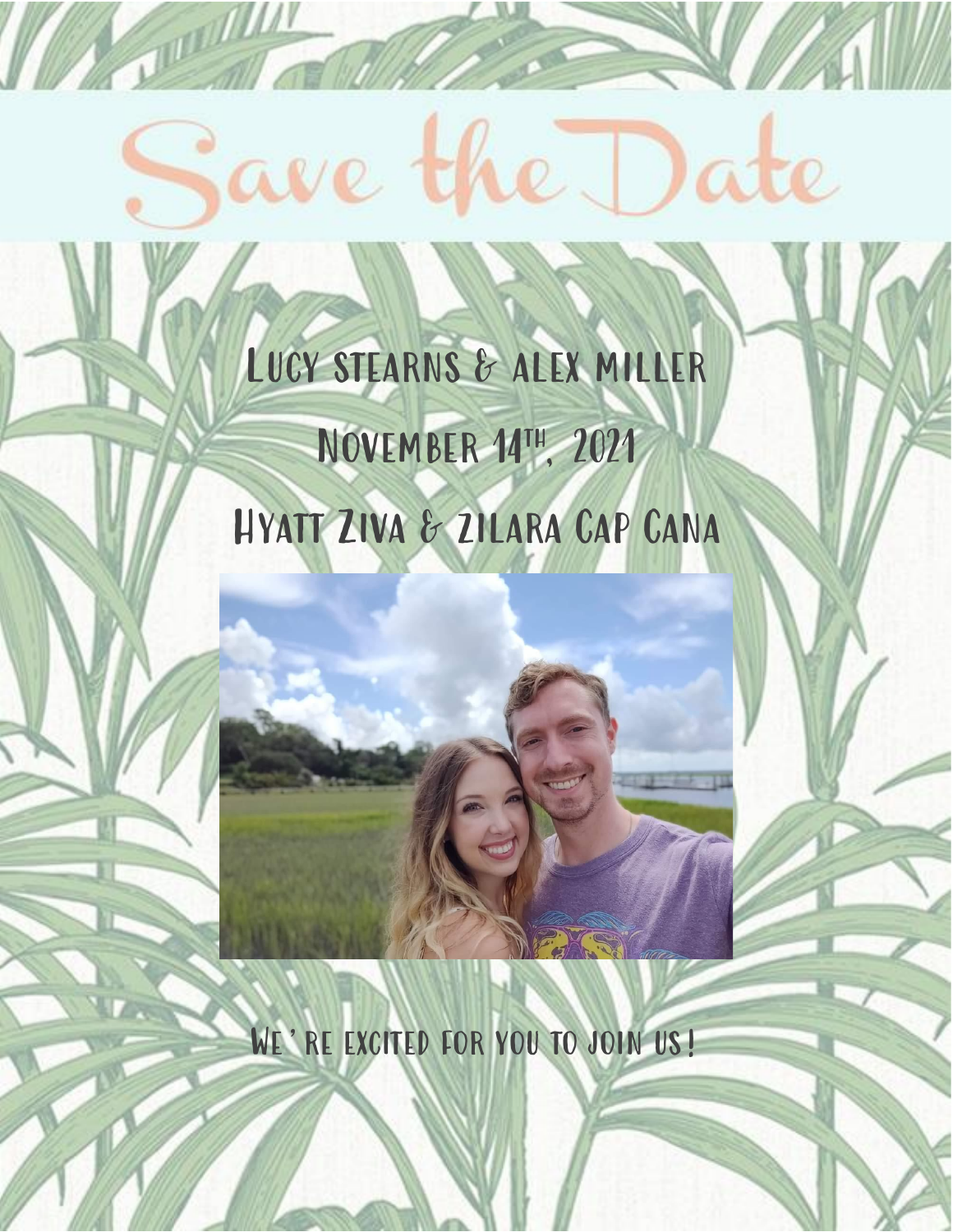

# **TO RESERVE YOUR ROOM– CLICK HERE:**

<https://www.beachbumvacation.com/reservation>

To Receive Group Rates and Ensure Room Availability Please reserve your room by April 2<sup>nd</sup>, 2021

\*\*After you click on the link above and fill out the reservation form, our travel concierge, Beach Bum Lisa, will contact you directly and answer any questions you may have PRIOR to charging your card for your deposit. Please feel free to enter questions/requests on the comments section on the form.

| Our wedding travel concierge is Lisa |  |
|--------------------------------------|--|
| <b>BEACHBUMVACATTES</b>              |  |
| "Travel the WORLD with US"           |  |

#### Phone: 1-877-943-8282 Ext 12 Lisa@beachbumvacation.com \*ALL-INCLUSIVE All RATES ARE **PER PERSON**

### **Hyatt Zilara Cap Cana: Adults Only Section Hyatt Ziva Cap Cana: Family Friendly Section (adults have access to Zilara side)**

# **HYATT ZILARA CAP CANA**

# **Room Category: Jr Suite King**

| $\sim$ Occupancy        | <b>Single</b> | <b>Double</b> |  |
|-------------------------|---------------|---------------|--|
| 3 Night Package         | \$1,131.75    | \$670.50      |  |
| <b>Additional Night</b> | \$366.25      | \$212.50      |  |

# **Room Category: Ocean View Jr Suite**

| <b>Occupancy</b>        | <b>Single</b> | <b>Double</b> | <b>Triple</b> ' | <b>Ouad</b> |  |
|-------------------------|---------------|---------------|-----------------|-------------|--|
| 3 Night Package         | \$1,199.25    | \$704.25      | \$607.99        | \$559.88    |  |
| <b>Additional Night</b> | \$388.75      | \$223.75      | \$191.66        | \$175.63    |  |

# **Room Category: Jr Suite Swim Up**

| <b>Occupancy</b>        | <b>Single</b> | <b>Double</b> | <b>Triple</b> | <b>Ouad</b> |
|-------------------------|---------------|---------------|---------------|-------------|
| 3 Night Package         | \$1,394.25    | \$801.75      | \$673.01      | \$608.63    |
| <b>Additional Night</b> | \$453.75      | \$256.25      | \$213.34      | \$191.88    |

**Room Category: Ocean Front Jr Suite King**

www.BEACHBUMVACATTEN.com

"TRAVEL THE WORLD WITH US"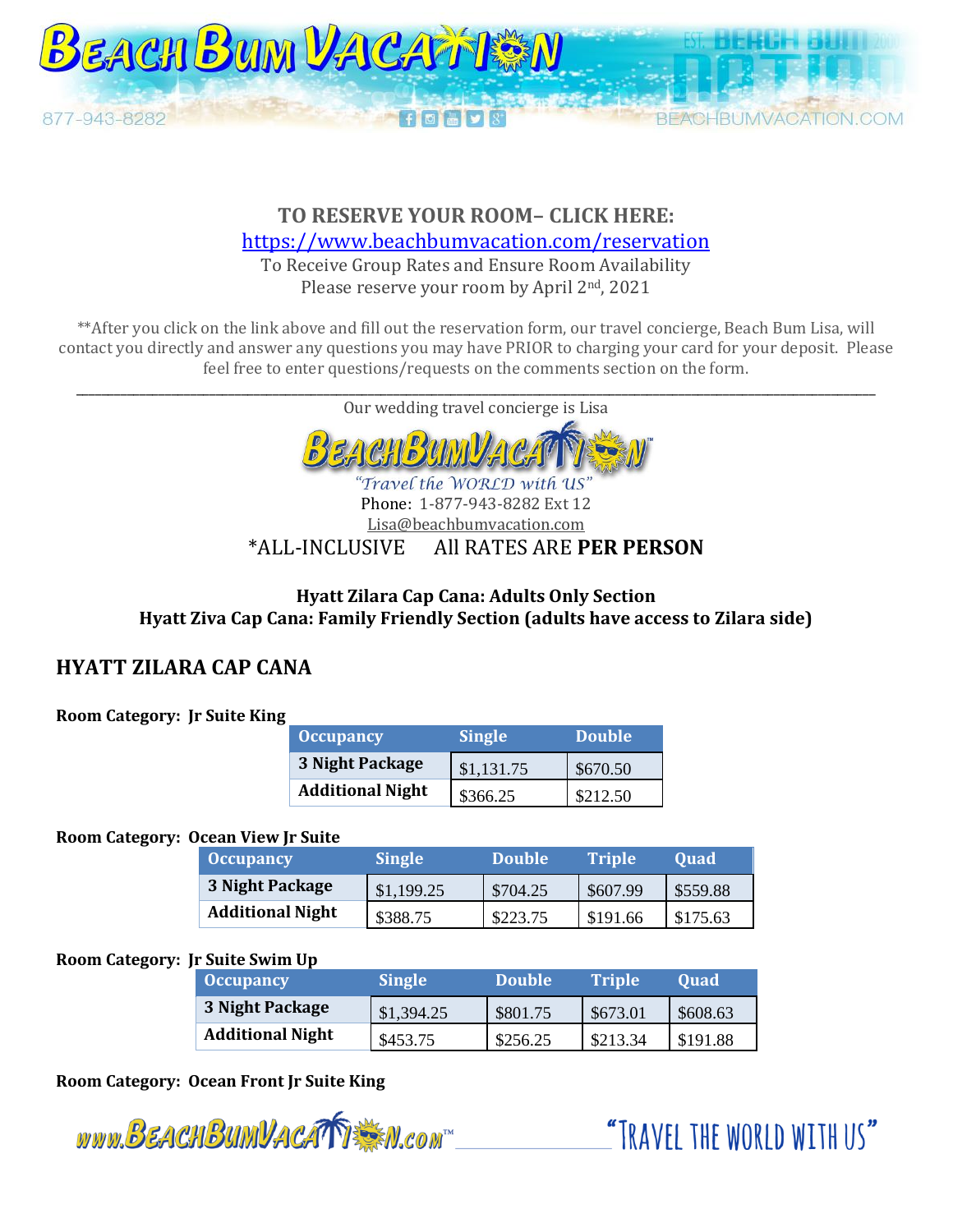

**FRUMVACATION COM** 

| <b>Occupancy</b>        | <b>Single</b> | Double   |  |
|-------------------------|---------------|----------|--|
| <b>3 Night Package</b>  | \$1,645.50    | \$929.25 |  |
| <b>Additional Night</b> | \$537.50      | \$298.75 |  |

#### **Room Category: Ocean View 1 Bedroom Master Suite**

| <b>Occupancy</b>        | <b>Single</b> | Double   | <b>Triple</b> | <b>Ouad</b> |  |
|-------------------------|---------------|----------|---------------|-------------|--|
| 3 Night Package         | \$1,686.75    | \$948.00 | \$770.51      | \$681.75    |  |
| <b>Additional Night</b> | \$551.25      | \$305.00 | \$245.84      | \$216.25    |  |

# **HYATT ZIVA CAP CANA**

#### **Room Category: Jr Suite**

| <b>Occupancy</b>        | <b>Single</b> | <b>Double</b> | <b>Triple</b> | <b>Ouad</b> | <b>Child Rates 2-12</b> |
|-------------------------|---------------|---------------|---------------|-------------|-------------------------|
| 3 Night Package         | \$1.015.50    | \$614.25      | \$547.99      | \$514.88    | \$295.50                |
| <b>Additional Night</b> | \$327.50      | \$193.75      | \$171.66      | \$160.63    | \$87.50                 |

#### **Room Category: Ocean Front Jr Suite**

| <b>Occupancy</b>        | <b>Single</b> | <b>Double</b> | <b>Triple</b> | Ouad     | <b>Child Rates 2-12</b> |
|-------------------------|---------------|---------------|---------------|----------|-------------------------|
| 3 Night Package         | \$1,484.25    | \$846.75      | \$703.01      | \$631.13 | \$295.50                |
| <b>Additional Night</b> | \$483.75      | \$271.25      | \$223.34      | \$199.38 | \$87.50                 |

#### **Room Category: Jr Suite Swim Up**

| <b>Occupancy</b>        | Single     | <b>\Double</b> | <b>Triple</b> | <b>Ouad</b> | <b>Child Rates 2-12</b> |
|-------------------------|------------|----------------|---------------|-------------|-------------------------|
| 3 Night Package         | \$1,255.50 | \$734.25       | \$628.01      | \$574.88    | N/A                     |
| <b>Additional Night</b> | \$407.50   | \$233.75       | \$198.34      | \$180.63    | N/A                     |

#### **Room Category: Ocean View 1 Bedroom Grand Master Suite**

| Occupancy               | <b>Single</b> | <b>Double</b> | <b>Triple</b> | <b>Ouad</b> | <b>Child Rates 2-12</b> |
|-------------------------|---------------|---------------|---------------|-------------|-------------------------|
| 3 Night Package         | \$1,566.75    | \$888.00      | \$730.50      | \$651.75    | \$295.50                |
| <b>Additional Night</b> | \$511.25      | \$285.00      | \$232.50      | \$206.25    | \$87.50                 |

\*\* Airfare is not included in the price above\*\* \*\*Child Rates are Not Applicable until 2 paying adults are in the room.\*\*

www.BEACHBUMVACATTERM.com

"TRAVEL THE WORLD WITH US"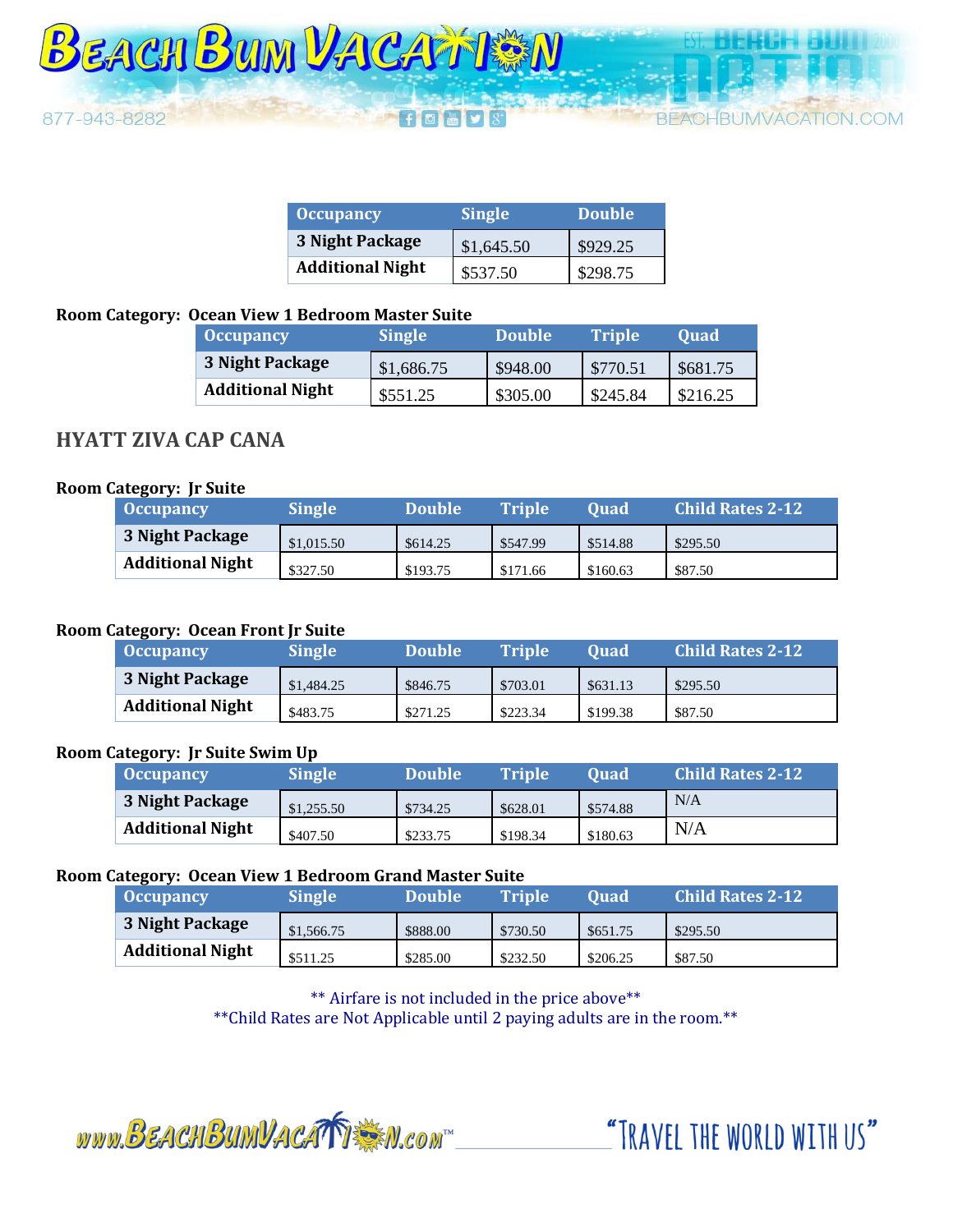

#### **WHAT'S INCLUDED?**

Accommodations as selected, taxes, all meals, unlimited alcoholic and non-alcoholic beverages, in-room mini-bar with beer, water, soft drinks (re-stocked once a day), daily and nightly activity program, non-motorized water sports, live music and shows, fitness center, taxes and gratuities all included.

# \* **PAYMENT INFORMATION**

➢ If you book Room Only: \$150 per person deposit to book just the room.

➢ If you book Room with insurance: It's just \$150 per person deposit + insurance cost.

 $\triangleright$  If you book Room and flights without insurance: \$150 per person deposit + total airfare cost.

 $\triangleright$  If you book Room and flights with insurance: \$150 per person deposit + airfare + insurance cost.

**INSURANCE** is available at an additional cost based on age, trip cost, and state in which you reside. Please contact Beach Bum Lisa for quote. Information below.

Recommended: Classic Plan w/Cancel Anytime <https://www.beachbumvacations.com/savethedate/AllianzClassicWithCancelAnytimePlan>

# **\*\*\*\*\*Deposits are due June 21, 2021 \*\*\*\*\***

Final payment is due by September 3, 2021

Visa, MasterCard, American Express and Discover are accepted. Note: Returned checks subject to \$30.00 fee.

# **\*\*\* Process of Booking** \*\*\*

# **TO RESERVE YOUR ROOM– CLICK HERE:**

<https://www.beachbumvacation.com/reservation>

\*\*Our travel concierge, Beach Bum Lisa will contact you confirming your vacation PRIOR to applying your deposit. Please feel free to enter questions/requests on the comments section on the form.

If you have frequent flyer miles or airline credit vouchers Beach Bum Lisa is NOT able to book your flight. You must do so on your own. Please email Beach Bum Lisa your flight schedule to ensure roundtrip airport transportation is arranged accordingly.

www.BEACHBUMVACATTEM.com

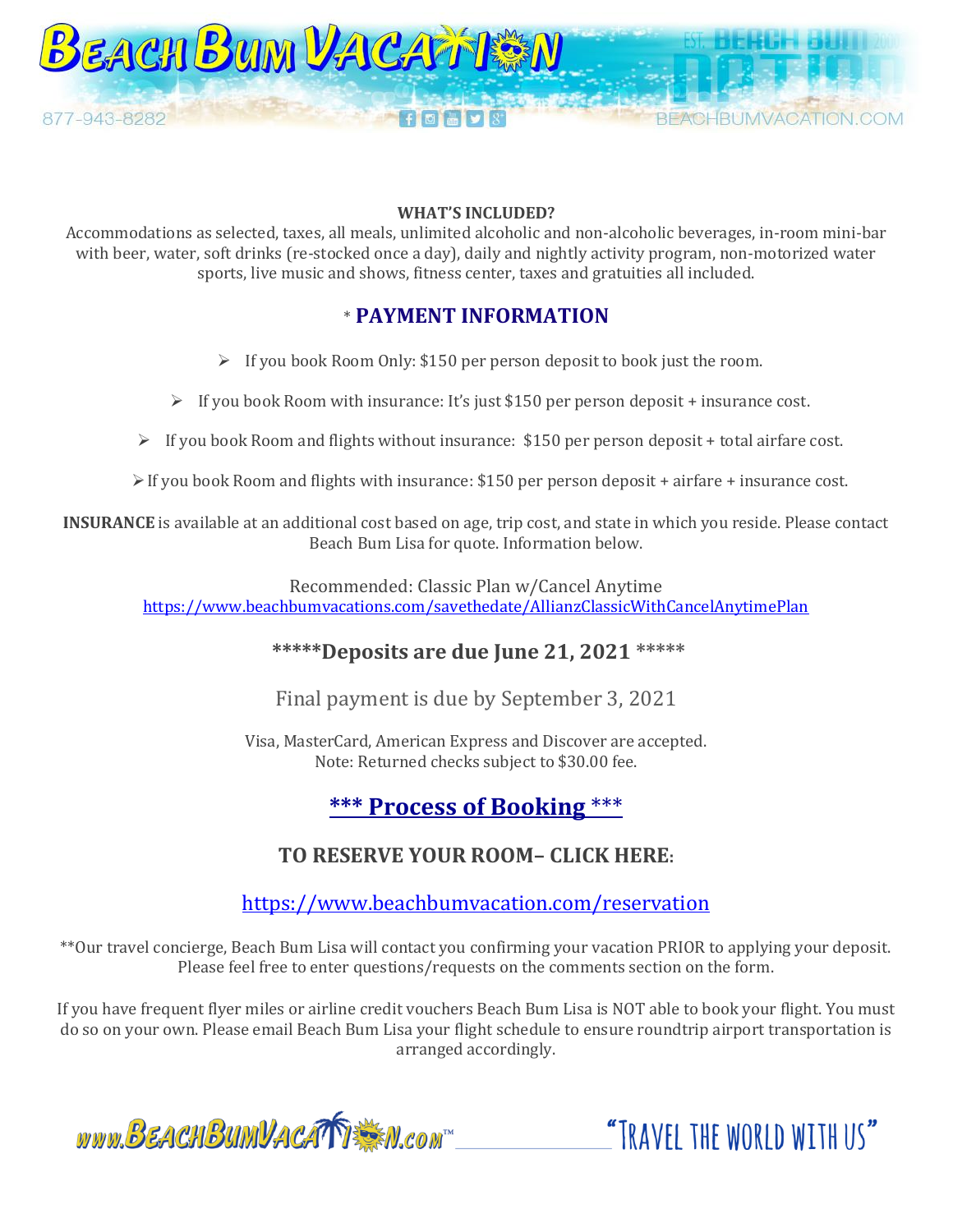

Once a deposit is made, \$50 cancelation fee up to September 24th, 2021 From September 25<sup>th</sup> – October 15<sup>th</sup>, 2021 \$300 is nonrefundable. From October 16th onward, total cost is nonrefundable.



**BEACH BUM VACATTEM** 

877-943-8282

**Regarding Airline tickets** – if Beach Bum Vacation booked your tickets - they are 100% nonrefundable and subject to individual airline penalties/fees (see insurance info above).

**BEACHBUMVACATION COM** 

All the above would be protected with the optional Cancel for any Reason Travel Insurance. The main contact that initiated the reservation process via communications with Beach Bum Vacation must also inform Beach Bum Vacation in writing if you decide to cancel.

**If you do not have insurance – natural disasters (such as hurricanes), cancelations for ANY reason (medical/personal emergencies, borders closing, cancelation of the wedding, etc.) do not relieve you from these penalties. ONLY the Travel Insurance will ensure you coverage.**

# **\*\*\* Important Travel & Booking Information \*\*\***

All reservations must be made directly through Lisa at Beach Bum Vacation[. www.beachbumvacation.com/reservation](http://www.beachbumvacation.com/reservation) Passports are required for travel to Dominican Republic, no exceptions.

Special Needs: Please specify if anyone in your party meets any of the following criteria: (1) holds frequent flyer miles (2) is hearing or vision impaired (3) has dietary restrictions (4) needs a wheelchair (5) is diabetic (6) is highly allergic.

**HYATT ZILARA CAP CANA INFORMATION CLICK HERE:** 

<https://www.beachbumvacations.com/savethedate/Hyatt-Zilara-Cap-Cana>

# **HYATT ZIVA CAP CANA INFORMATION:**

<https://beachbumvacations.com/savethedate/Hyatt-Ziva-Cap-CanA>



"TRAVFI THE WORLD WITH US"